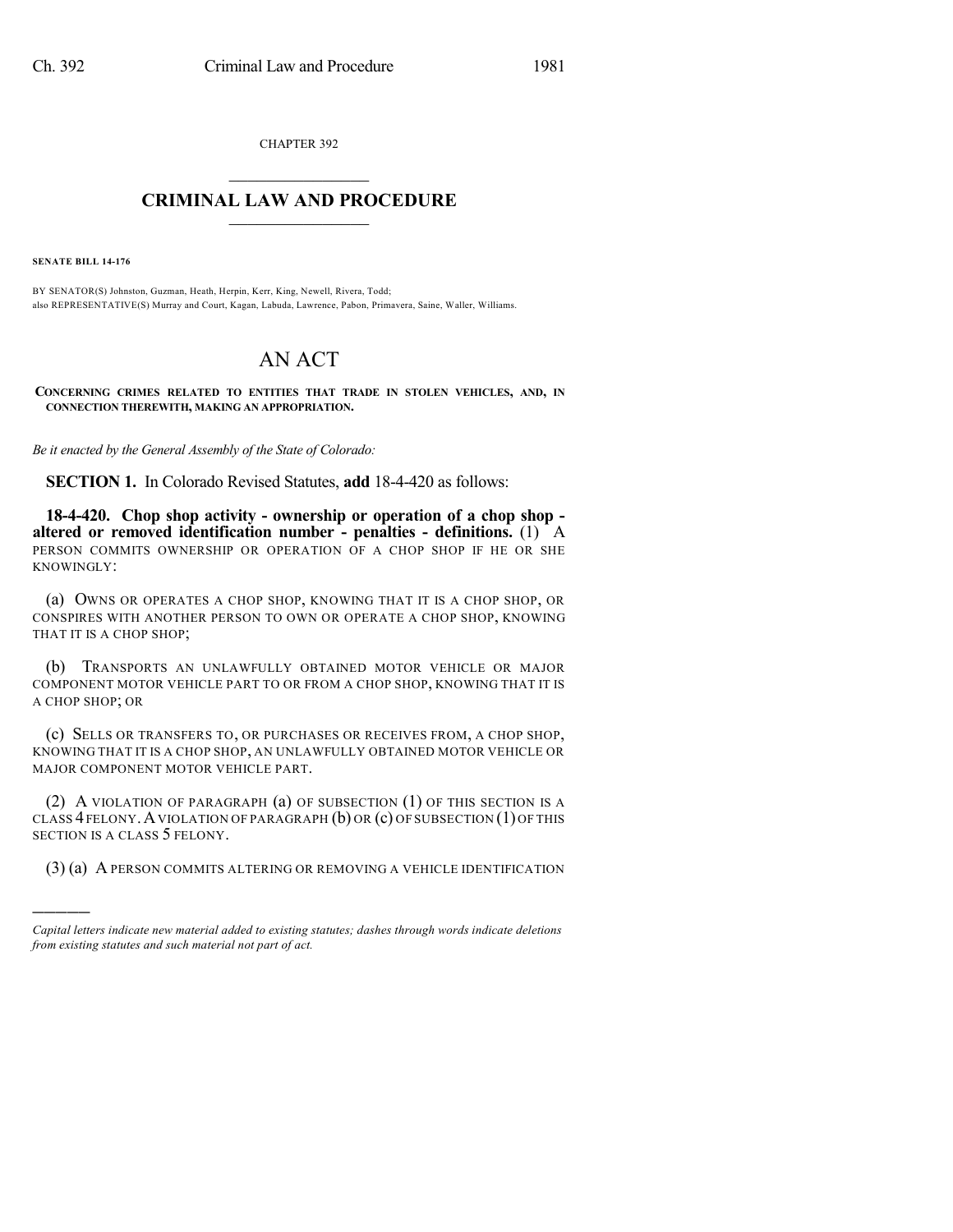NUMBER IF HE OR SHE KNOWINGLY:

(I) REMOVES,CHANGES,ALTERS,COUNTERFEITS,DEFACES,DESTROYS,DISGUISES, FALSIFIES, FORGES, OR OBLITERATES THE VEHICLE IDENTIFICATION NUMBER, MANUFACTURER'S NUMBER, OR ENGINE NUMBER OF A MOTOR VEHICLE OR MAJOR COMPONENT MOTOR VEHICLE PART WITH AN INTENT TO MISREPRESENT THE IDENTITY OR PREVENT THE IDENTIFICATION OF A MOTOR VEHICLE OR MAJOR COMPONENT MOTOR VEHICLE PART; OR

(II) POSSESSES, PURCHASES, DISPOSES OF, SELLS, OR TRANSFERS A MOTOR VEHICLE OR A MAJOR COMPONENT MOTOR VEHICLE PART WITH KNOWLEDGE THAT IT CONTAINS A REMOVED, CHANGED, ALTERED, COUNTERFEITED, DEFACED, DESTROYED, DISGUISED, FALSIFIED, FORGED, OR OBLITERATED VEHICLE IDENTIFICATION NUMBER, MANUFACTURER'S NUMBER, OR ENGINE NUMBER UNLESS SUCH MOTOR VEHICLE OR MAJOR COMPONENT MOTOR VEHICLE PART IS OTHERWISE IN COMPLIANCE WITH THE PROVISIONS OF SECTION 42-5-110, C.R.S.

(b) THIS SUBSECTION (3) DOES NOT APPLY TO A PRIVATE PARTY OR TO AN AGENT OF A PRIVATE PARTY THAT IS ACTING WITH THE AUTHORIZATION OF A LAW ENFORCEMENT AGENCY TO LAWFULLY SEIZE, RETAIN, RECYCLE, TRANSPORT, OR OTHERWISE DISPOSE OF A MOTOR VEHICLE OR MAJOR COMPONENT MOTOR VEHICLE PART WITH A VEHICLE IDENTIFICATION NUMBER, MANUFACTURER NUMBER, OR ENGINE NUMBER THAT ISREMOVED,CHANGED,ALTERED,COUNTERFEITED,DEFACED, DESTROYED, DISGUISED, FALSIFIED, FORGED, OR OBLITERATED.

(4) ALTERING OR REMOVING A VEHICLE IDENTIFICATION NUMBER IS A CLASS 5 FELONY.

(5) AS USED IN THIS SECTION, UNLESS THE CONTEXT OTHERWISE REQUIRES:

(a) "CHOP SHOP"MEANS ANY BUILDING, LOT, FACILITY, OR OTHER STRUCTURE OR PREMISE WHERE:

(I) ANY PERSON OR PERSONS POSSESS, RECEIVE, STORE, DISASSEMBLE, OR ALTER, INCLUDING THE ALTERATION OR CONCEALMENT OF ANY IDENTIFYING FEATURE OR NUMBER, AN UNLAWFULLY OBTAINED MOTOR VEHICLE OR MAJOR COMPONENT MOTOR VEHICLE PART FOR THE PURPOSE OF USING, SELLING, OR DISPOSING OF THE MOTOR VEHICLE OR MAJOR COMPONENT MOTOR VEHICLE PART; OR

(II) TWO OR MORE UNLAWFULLY OBTAINED MOTOR VEHICLES ARE PRESENT FOR THE PURPOSE OF ALTERATION, SALE, OR DISPOSAL; OR

(III) SIX OR MORE UNLAWFULLY OBTAINED MAJOR COMPONENT MOTOR VEHICLE PARTS FROM TWO OR MORE MOTOR VEHICLES ARE PRESENT FOR THE PURPOSE OF ALTERATION, SALE, OR DISPOSAL.

(b) "MAJOR COMPONENT MOTOR VEHICLE PART" MEANS ANY OF THE FOLLOWING PARTS OF A MOTOR VEHICLE:

(I) THE ENGINE;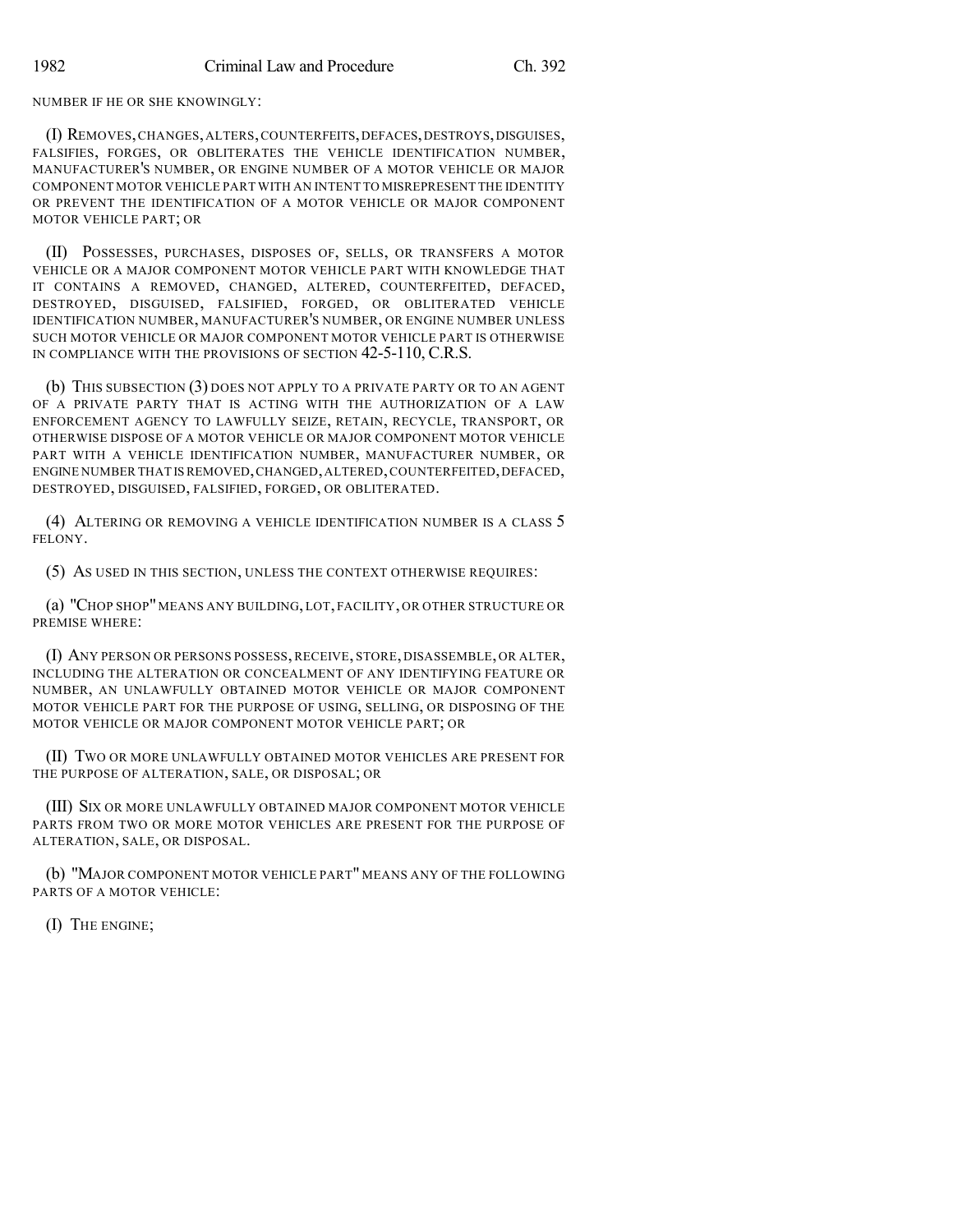(II) THE TRANSMISSION;

(III) A FRONT FENDER;

(IV) THE HOOD;

(V) ANY DOOR ALLOWING ENTRANCE TO OR EGRESS FROM THE PASSENGER COMPARTMENT OF THE VEHICLE;

(VI) THE FRONT OR REAR BUMPER;

(VII) A REAR QUARTER PANEL;

(VIII) THE DECK LID, TAILGATE, OR HATCHBACK;

(IX) THE TRUNK FLOOR PAN;

(X) THE CARGO BOX OF A PICKUP TRUCK;

(XI) THE FRAME, OR IF THE VEHICLE HAS A UNITIZED BODY, THE SUPPORTING STRUCTURE OR STRUCTURES THAT SERVE AS THE FRAME;

(XII) THE CAB OF A TRUCK;

(XIII) THE BODY OF A PASSENGER VEHICLE;

(XIV) AN AIRBAG OR AIRBAG ASSEMBLY;

(XV) A WHEEL OR TIRE; OR

(XVI) ANY OTHER PART OF A MOTOR VEHICLE THAT IS COMPARABLE IN DESIGN OR FUNCTION TO ANY OF THE PARTS THAT HAVE BEEN LISTED, OR THAT HAVE BEEN LABELED WITH A UNIQUE TRACEABLE IDENTIFICATION NUMBER, BY THE MANUFACTURER OF THE MOTOR VEHICLE OR PART.

(c) "MOTOR VEHICLE" MEANS ALL VEHICLES OF WHATEVER DESCRIPTION THAT ARE PROPELLED BY ANY POWER OTHER THAN MUSCULAR POWER; EXCEPT THAT "MOTOR VEHICLE" DOES NOT INCLUDE VEHICLES THAT RUN ON RAILS.

(d) "UNLAWFULLY OBTAINED"MEANS OBTAINED BY THEFT,FRAUD, OR DECEIT OR OBTAINED WITHOUT THE PERMISSION OF THE OWNER.

**SECTION 2.** In Colorado Revised Statutes, **repeal** 42-5-102.

**SECTION 3.** In Colorado Revised Statutes, **add** 17-18-116 as follows:

**17-18-116. Appropriation to comply with section 2-2-703 - SB 14-176 repeal.** (1) PURSUANT TO SECTION 2-2-703, C.R.S., THE FOLLOWING STATUTORY APPROPRIATIONS, OR SO MUCH THEREOF AS MAY BE NECESSARY, ARE MADE IN ORDER TO IMPLEMENT SENATE BILL 14-176, ENACTED IN 2014: